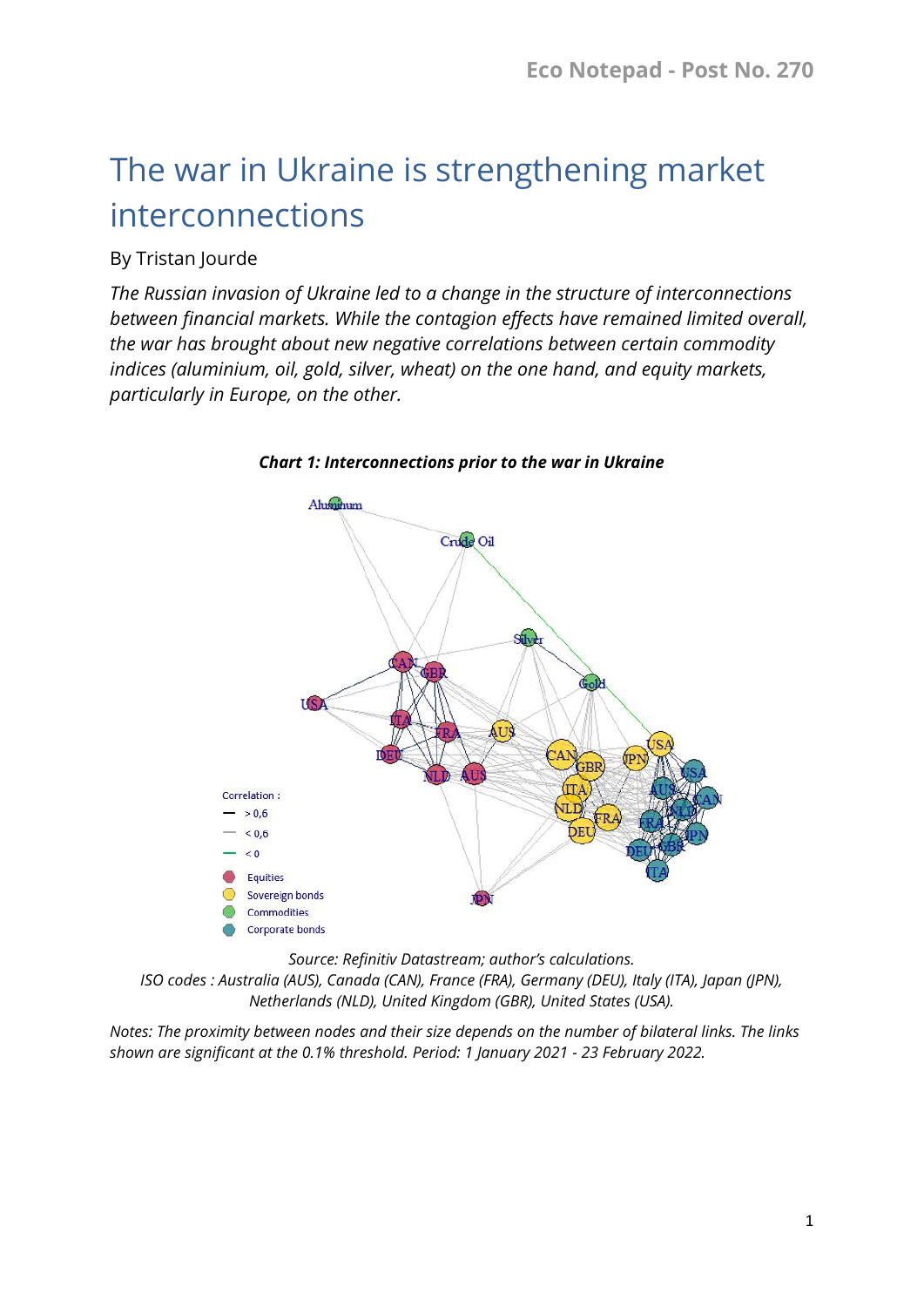#### **Interconnections and contagion effects**

Interconnections refer to the economic and financial links between economic players and to their exposure to common risk factors (economic, health, climate, geopolitical, etc.). These interconnections can be measured in terms of co-movements between the returns of different financial assets. Contagion effects are reflected in the increase in these market interconnections in response to extreme negative events [\(Forbes, 2012\)](https://www.nber.org/papers/w18465).

Contagion phenomena may arise from changes in investor preferences and behavioural phenomena, such as increased risk aversion, financial panics and herd behaviour, sometimes triggered by "wake-up calls" [\(Goldstein, 1998\)](https://cup.columbia.edu/book/a/9780881322613). This behaviour may be individually rational, when associated, among other things, with risk and liquidity constraints that lead certain investors to sell healthy assets to offset their losses in times of crisis [\(Dornbusch et](https://www.jstor.org/stable/3986415)  [al., 2000\)](https://www.jstor.org/stable/3986415). This channel may be exacerbated by excessive risk-taking by some financial participants.

The study of market interconnections and contagion effects is of great importance for financial stability. The more interconnected a market is, the more exposed it is to external shocks passed on by other markets. The sudden nature of contagion is an additional risk factor, as investors may be forced to abruptly adjust their portfolios to new market conditions. The rise in interconnections therefore tends to signal an increased risk of financial market correction (Berger and [Pukthuanthong, 2012,](https://www.sciencedirect.com/science/article/pii/S0304405X12000463) [2015\)](https://www.sciencedirect.com/science/article/pii/S0378426615003039).

#### **The impact of the war in Ukraine on market interconnections**

Has the Russian-Ukrainian war led to contagion effects between financial markets? To answer this question, this post compares the interconnections between financial markets (i) before the invasion of Ukraine (1 January 2021 - 23 February 2022) and (ii) during the war (24 February - 15 April 2022). The measure of interconnectedness used is based on the adjusted correlation coefficient of Forbes and [Rigobon \(2002\),](https://onlinelibrary.wiley.com/doi/full/10.1111/0022-1082.00494) calculated following the approach put forward by [Dungey et al. \(2005\).](https://www.imf.org/external/pubs/ft/wp/2004/wp0478.pdf) Unlike the standard correlation coefficient, this measure is robust to changes in volatility regimes in financial markets. For each asset class, the study covers a sample of nine advanced markets. As regards commodities, the selection aims to represent the diversity of this asset class (foodstuffs, precious metals, industrial metals, energy, textile fibres).

Before the start of the war, asset classes were relatively uncorrelated, which facilitated diversification. This observation highlights the existence of risk factors specific to each asset class evidenced by clusters (with the exception of commodities: see Chart 1 in green) and the relative absence of risk factors common to all asset classes. Two groups stand out: bonds (sovereign and corporate, in yellow and blue) and equities (in red).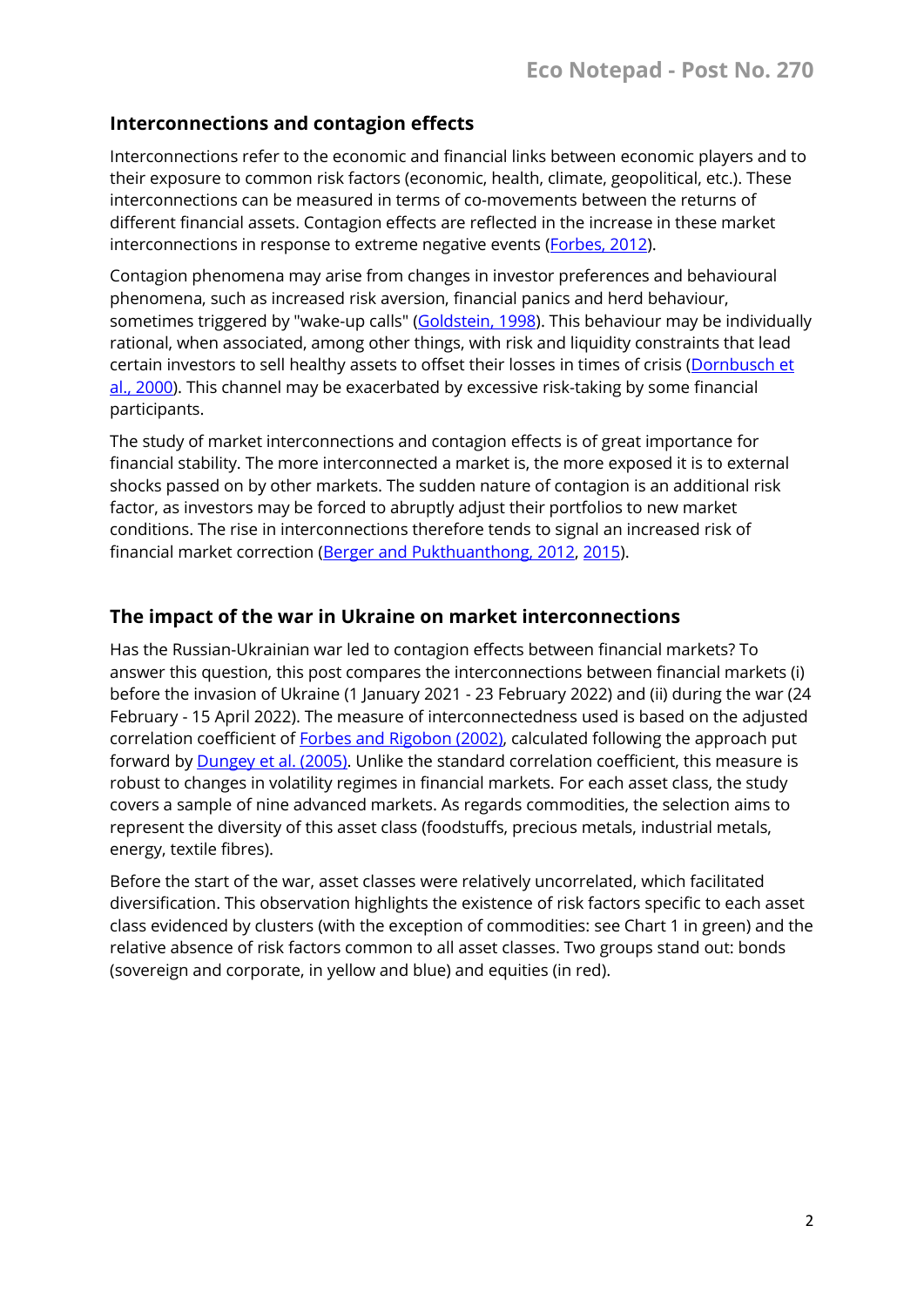

*Chart 2: Interconnections during the war in Ukraine*

*Source: Refinitiv Datastream; author's calculations. ISO codes : Australia (AUS), Canada (CAN), France (FRA), Germany (DEU), Italy (ITA), Japan (JPN), Netherlands (NLD), United Kingdom (GBR), United States (USA).*

*Notes: The proximity between nodes and their size depends on the number of bilateral links. The links shown are significant at the 0.1% threshold. Period: 24 February – 15 April 2022.*

During the war in Ukraine, commodities became much more interconnected (see Chart 2 in green). Indeed, the war generated negative correlations between some commodities (aluminium, oil, gold, silver, wheat, soybeans) and equity markets, especially in Europe (Germany, France, Italy, the Netherlands, England). These new links stem from concerns about the economic impact of rising commodity prices or even supply difficulties (aluminium, oil, wheat, soybeans). Precious metals (gold, silver) seem to have acted as safe havens in this period of risk aversion.

Given these new negative links, the average level of (intra and inter-asset class) correlation between financial markets decreased from 46% before the war to 41% during the war. However, the level of intra-asset class correlation increased, notably within (i) European equity markets (from 81% to 91%), (ii) the corporate bond market (from 85% to 92%) and (iii) the commodities market (from 29% to 38%). The same holds true for correlations between sovereign bonds and corporate bonds, which rose from 50 to 70%.

Overall, the density of the interconnection network, defined as the ratio of the number of significant links to the number of possible links, rose slightly from 36% to 43% (with the average number of links per index or financial asset increasing from 12 to 15), which points to a stronger propagation of shocks during the Ukrainian crisis.